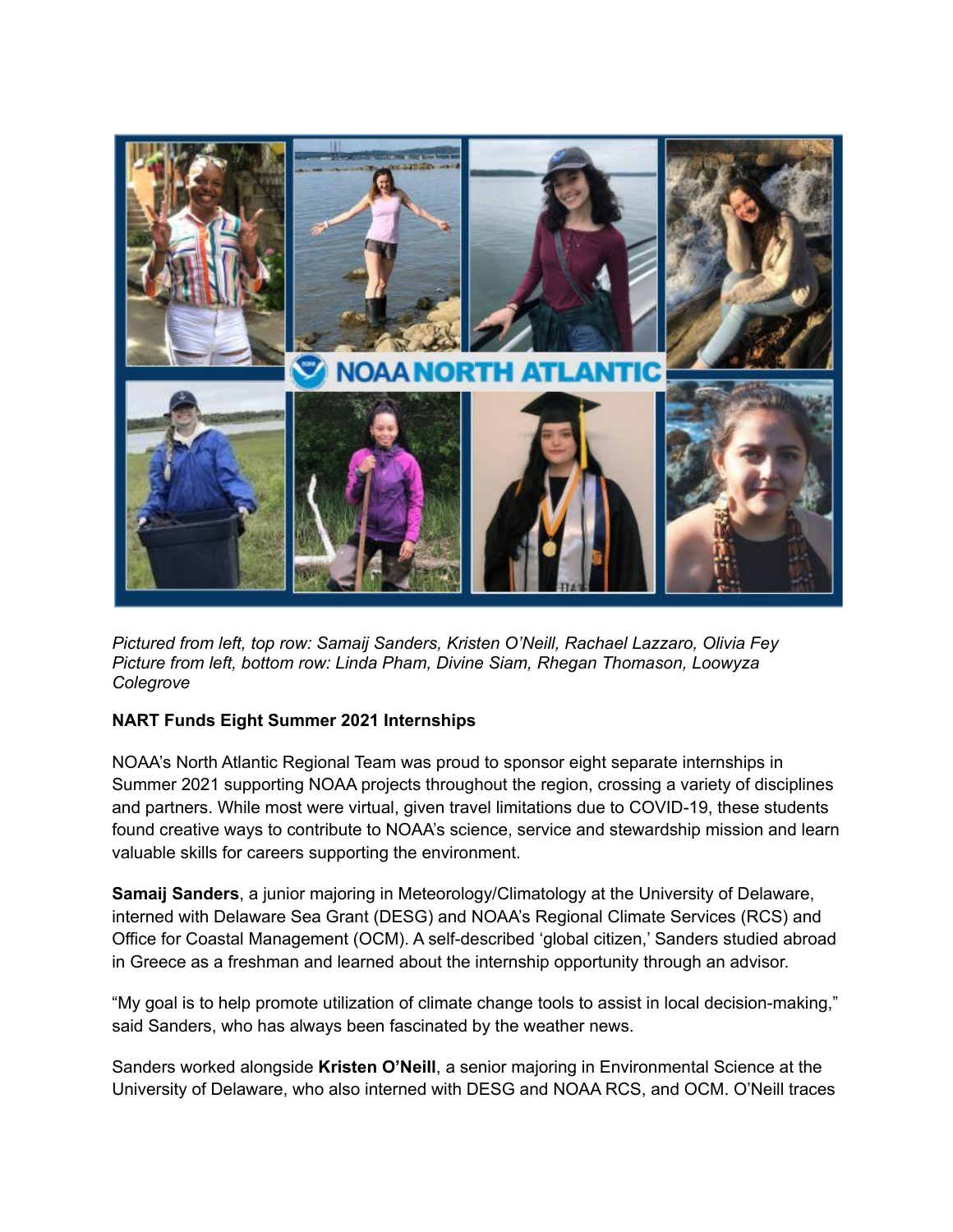her love of the environment to a treasured pier on the Hudson River in her hometown of Piermont, New York. O'Neill has fond memories of walks with friends, driving down the pier after getting her license, and school field trips as well as the spectacular view.

O'Neil and Sanders worked together to understand what tools and products municipal decisionmakers use and need to build resilience. "Overwhelmingly, the towns we spoke to say that their main problems stem from rising sea levels and increasing flood events," said Sanders. Sanders and O'Neill began looking at what kinds of climate change information is needed to address these priorities at the municipal level and then planned a virtual workshop for private sector consultants and engineers to introduce them to additional data and tools.

**Olivia Fey** was very comfortable with a virtual internship after graduating from an online high school. Now a junior at Swarthmore College outside of Philadelphia, Pennsylvania, Fey has self-designed a major in Environmental Science, Technology, & Sustainability. As an intern sponsored through NOAA's Center for Satellite Applications & Research (STAR), Fey helped apply satellite-derived data to coastal resource management in Virginia's Middle Peninsula.

Fey was excited to spend the summer focusing on environmental issues in her home town of Severna Park, Maryland. She grew up in the Chesapeake Bay area and as part of water quality and pollution class at Swarthmore, took field samples in the bay, observed pollution levels, and identified ways to regulate this pollution. Fey fell in love with aquatic systems and the chemistry and biology within them, and was eager to explore the potential of satellites to understand water quality.

Fey teamed up with **Rachel Lazzaro**, a senior at Temple University who interned for NOAA's North Atlantic Regional Team through the NOAA Chesapeake Bay Office's partnership with the Chesapeake Research Consortium. Lazzaro is a double major in Environmental Science and Computer Science and not surprisingly, is interested in the intersection of technology and the environment.

A talented programmer, Lazzaro worked with satellite data processed by NOAA/STAR and alongside Fey, explored ways to validate these data products with in situ observations provided by partners in Virginia's Middle Peninsula.

Fey and Lazzaro were also interested in learning communication skills to complement their technical backgrounds. Lazzaro and Fey explored different potential satellite data applications with partners at Virginia's Center for Coastal Resources Management and the Chesapeake Bay National Estuarine Research Reserve in Virginia and worked to understand, outline, and anticipate their data needs.

They also found the project gave them new insights into how important sharing environmental data with communities is to achieving environmental justice.

"Understanding the connection between environmental justice and public health is something that I am passionate about, and this internship with NOAA has been an incredible opportunity for hands-on work in achieving environmental equity," said Lazzaro.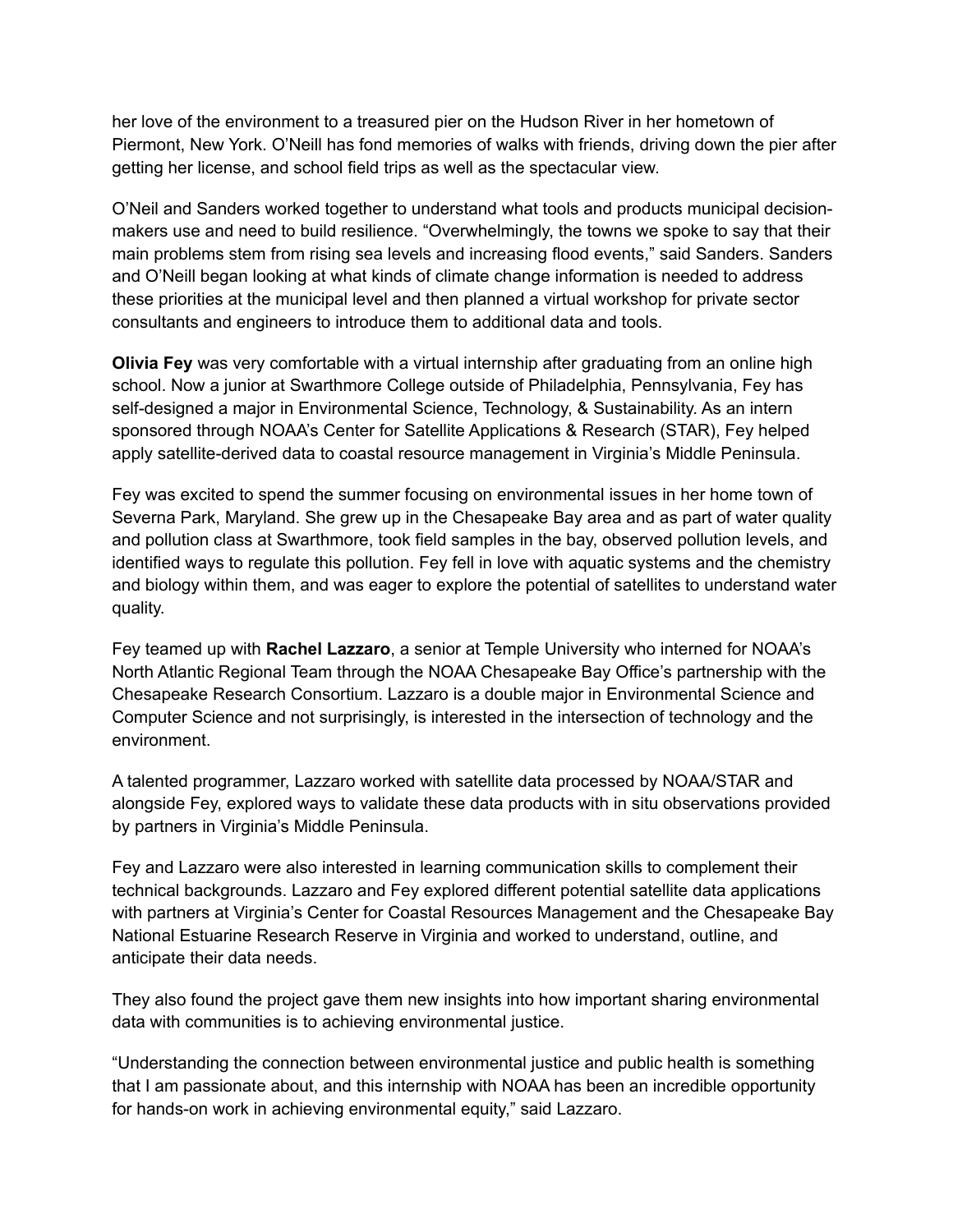

A purple marsh crab (Sesarma Reticulatum) in the Waquoit Bay NERR. Photo credit: WB NERR

**Divine Siam** is a junior majoring in Environmental Science at UMass Boston. Siam was inspired by her childhood passion of learning about and caring for nature and animals.

Siam interned with the Waquoit Bay National Estuarine Research Reserve (NERR) in Falmouth, Massachusetts on Cape Cod and focused on salt marsh monitoring. She especially enjoyed identifying *Sesarma*, the purple marsh crab, and learning about how its diet and burrowing habits are contributing to salt marsh die-off. Siam collected data for a 'squishiness' index – a way to understand how the salt marsh is changing over time based on how deep your foot sinks when walking on the marsh. A more squishy marsh signifies weak peat, indicating higher levels of carbon being released.

**Linda Pham** also interned at the Waquoit Bay NERR last summer. Pham is a junior at Boston University, majoring in marine science, and credits her advisor with bringing the internship opportunity to her attention.

"I want to learn more about marine conservation and how I can help extend the life of marine ecosystems," said Pham. "The ocean is an amazing place and as of now, only 20% has been mapped. I want to help explore the other 80%."

Pham worked on an [animation](https://youtu.be/Y9IqdsXtCNA) describing the role of oysters in the nitrogen cycle sponsored by the NERRS Science Collaborative as well as videos on horseshoe crabs and osprey with standards based lessons for grades 3-5.

**Loowyza Colegrove** interned with Woods Hole Sea Grant virtually from her home in Arcata, California. Colegrove is a junior at Humboldt State University majoring in Biology, and an enrolled member of the Hupa Tribe. She enjoys watching mother and baby otters on the Trinity River outside of her parents' home.

Colegrove applied for the Woods Hole Partnerships in Education Program (PEP) because she wanted to learn more about NOAA and meet students with similar interests. As part of her internship, Colegrove created learning activities for teachers from the [NOAA](https://seagrant.whoi.edu/noaa-live-webinars/) Live! webinar archive, and helped develop a new searchable directory for the popular webinar series. She also analyzed participant data to help program leaders better understand their growing audience.